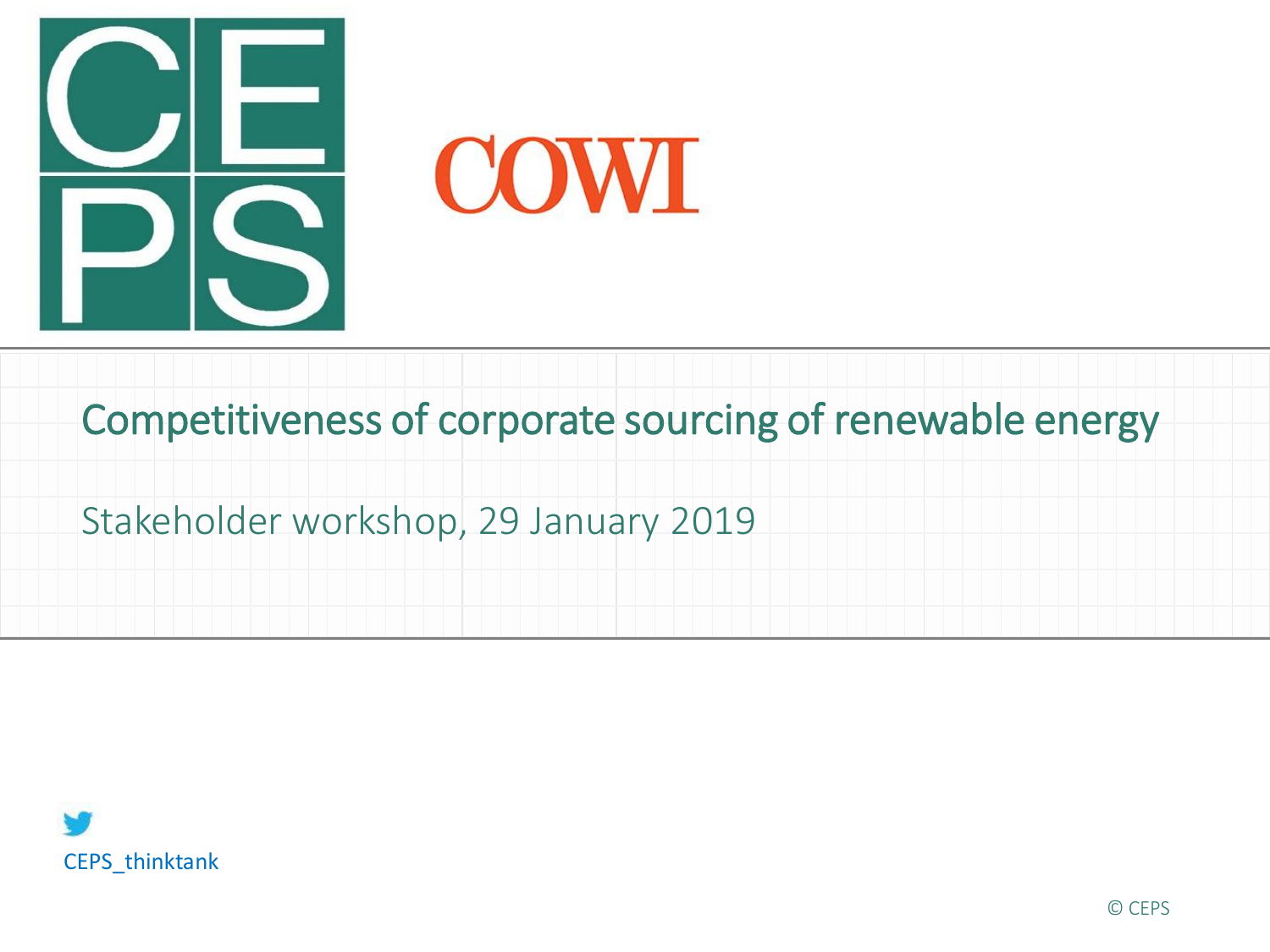#### Outline of the presentation

- Introduction
- Corporate sourcing of renewable electricity: drivers
- Corporate sourcing of renewable electricity : barriers
- Preliminary policy recommendations

The information and views set out in this presentation are those of the authors and do not necessarily reflect the official opinion of the European Union. Neither the European Union institutions and bodies nor any person acting on their behalf may be held responsible for the use which may be made of the information contained therein.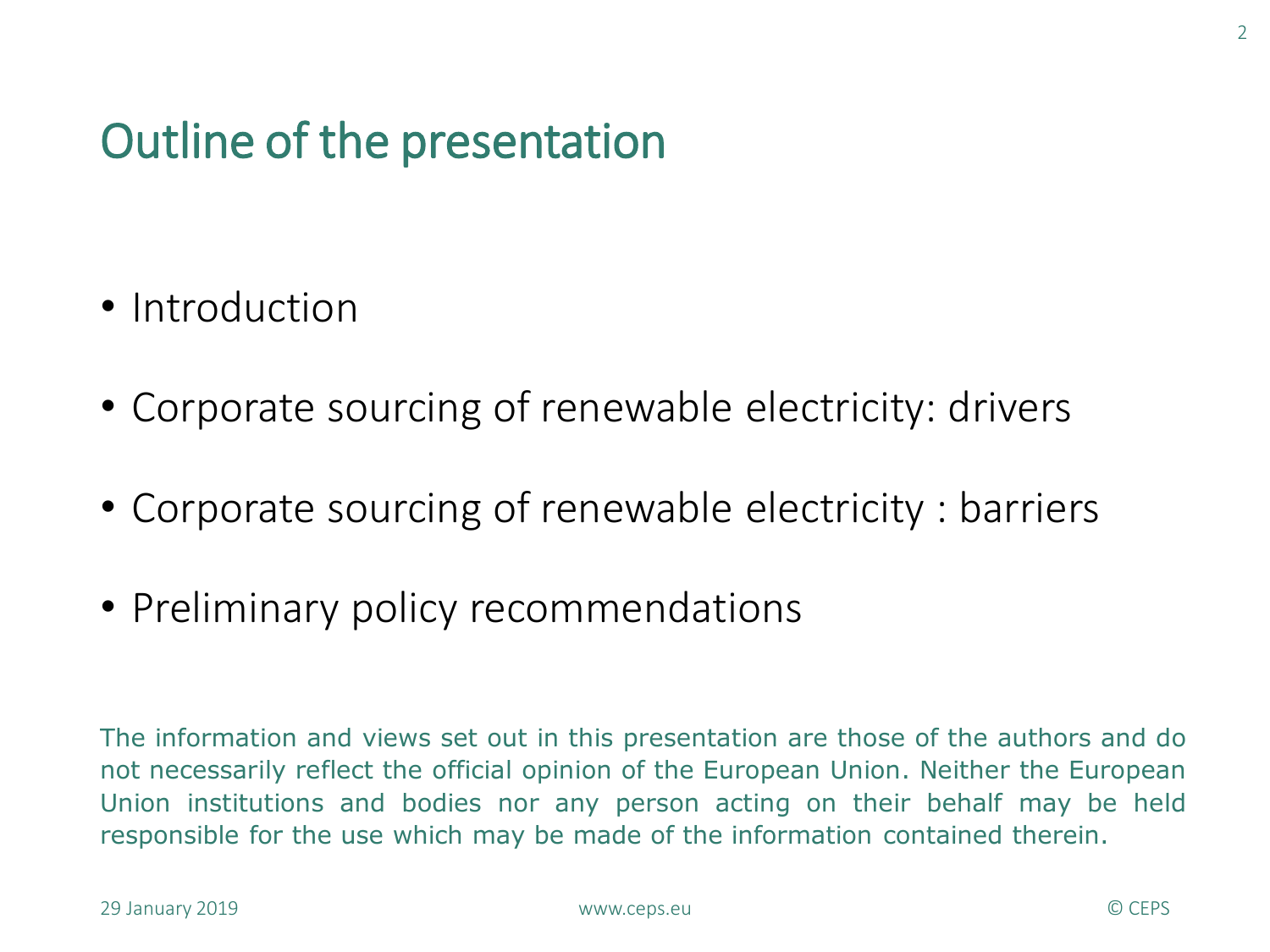

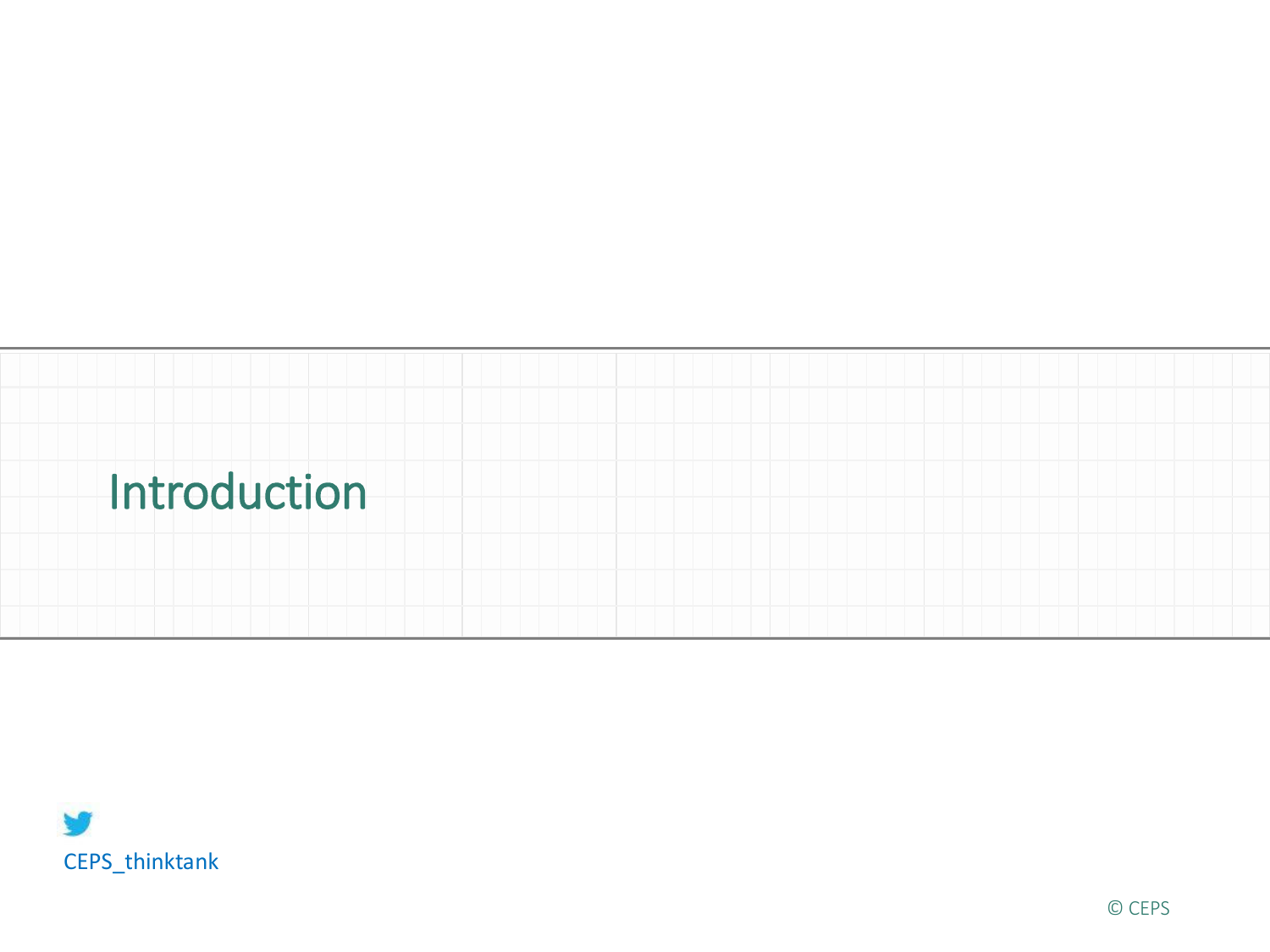#### Options for corporate sourcing of renewable electricity

- Self-generation of renewable electricity via e.g. solar photovoltaic or wind turbine.
- Renewable power purchase agreements (RE PPAs), i.e. contracts under which a legal or natural person agrees to purchase renewable electricity directly from an energy generator.
- Unbundled guarantees of origin (GOs), i.e. purchasing GOs (from e.g. a renewable energy generator or a third-party broker) certifying the renewable attributes of electricity without acquiring the electricity for which the GOs were issued.
- Renewable energy offers from utilities or electricity suppliers; such suppliers provide green grid electricity by either direct sourcing from independent renewable energy generators or by bundling electricity with GOs (to prove that their electricity is green).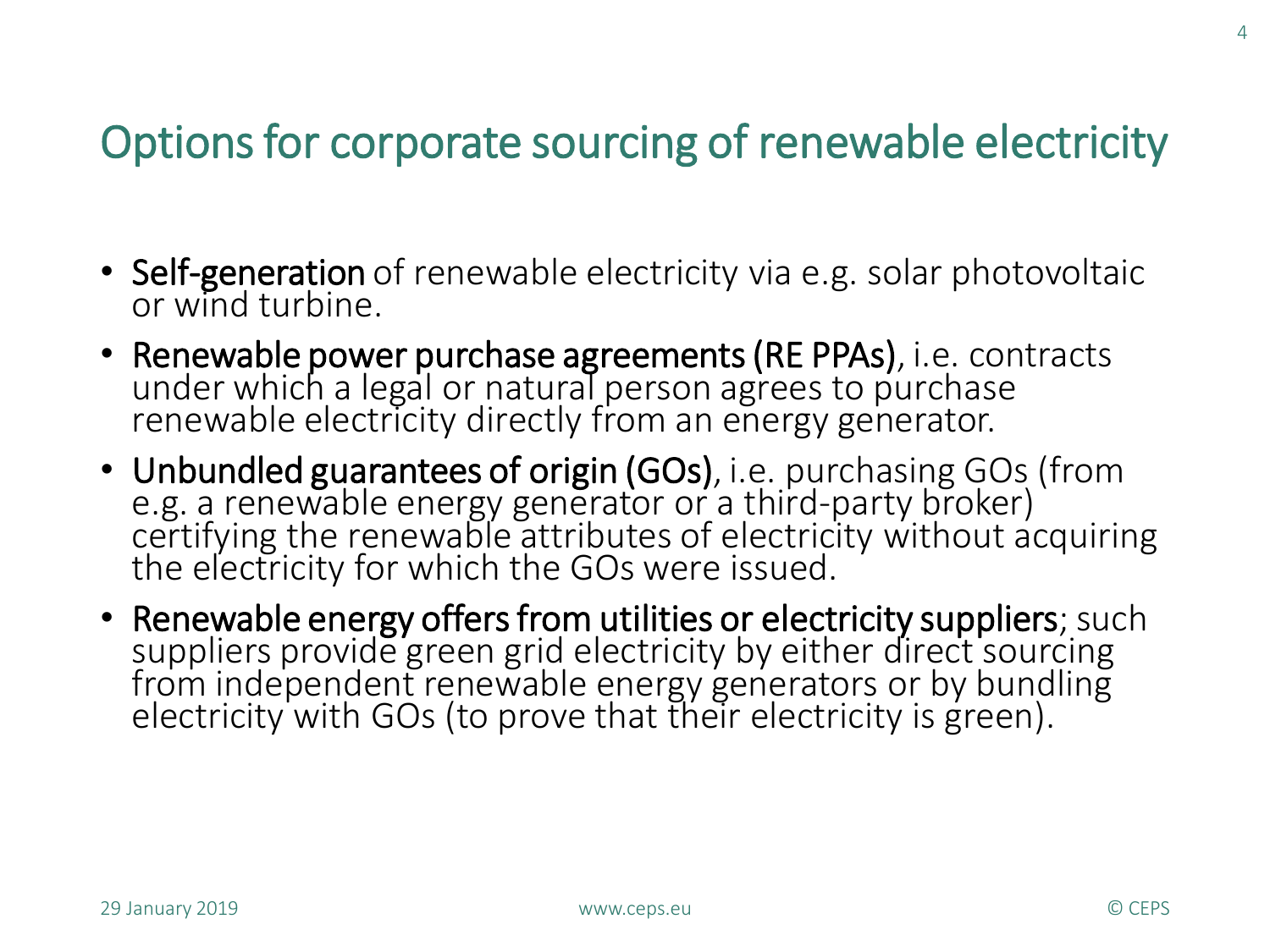#### Consultation activities (May-December 2018)

- Online survey: 68 companies operating in the EU
- Interviews: 19 interviews with representatives of 14 different EU stakeholders' groups
- Country factsheets: 8 country-level analyses, based on 16 interviews (two per Member States) and desk research
- Case studies: 5 cases on corporate sourcing of renewables (Alcoa/Norsk Hydro, Altair Chimica, Google, Metro, WWRD)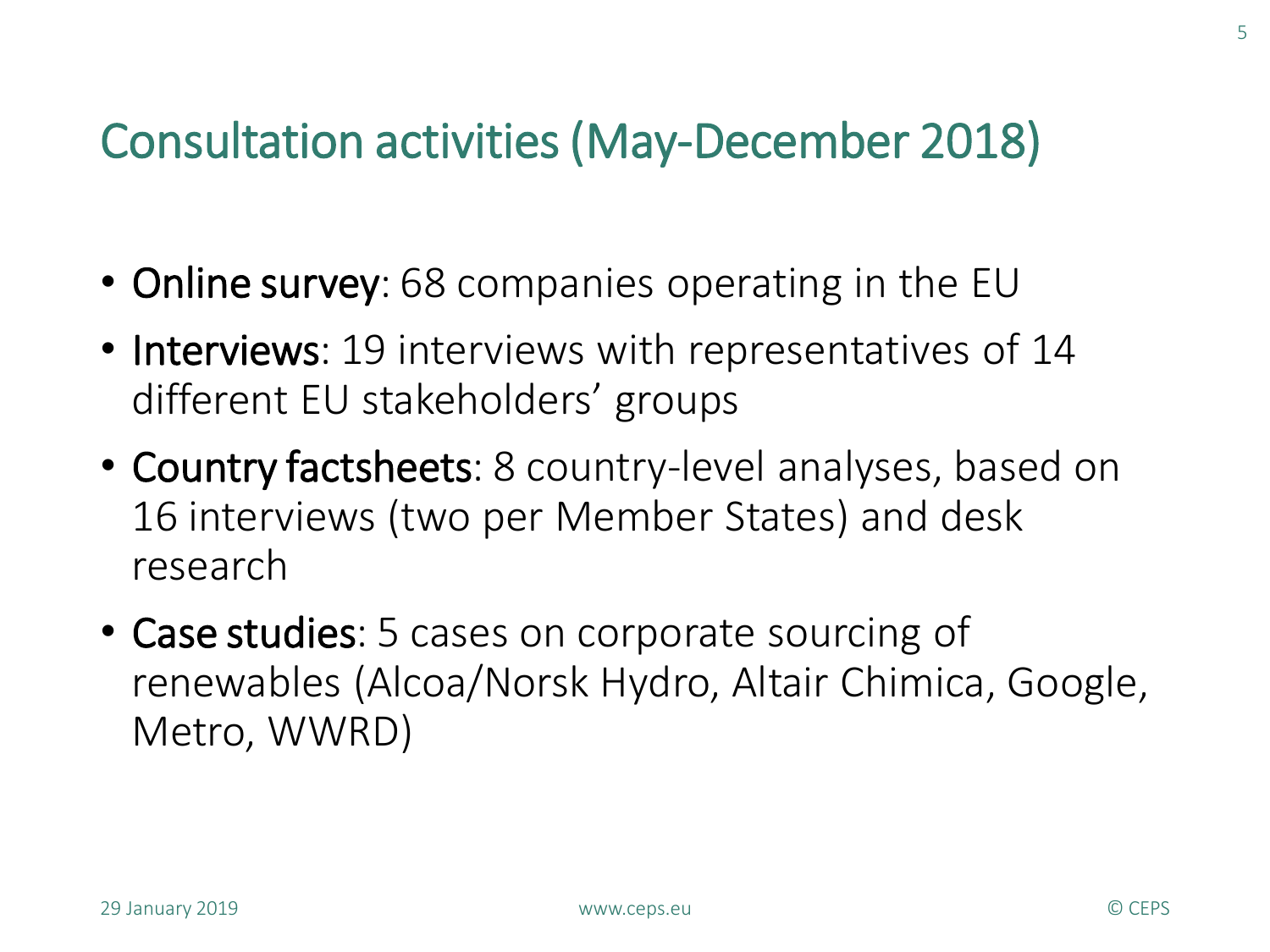# Corporate sourcing of renewable electricity: drivers

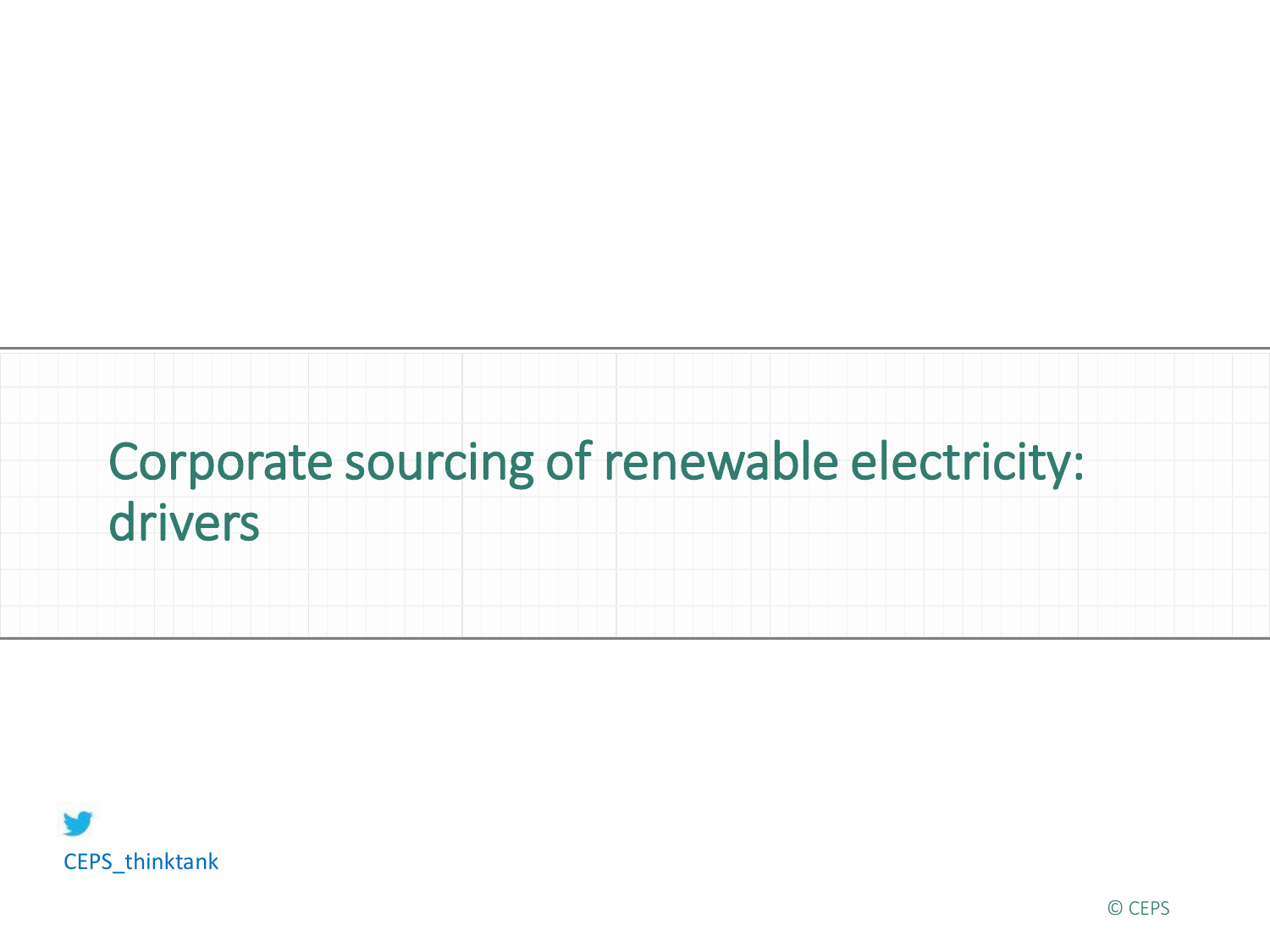#### Main drivers: renewable electricity

- Corporate social responsibility (CSR) strategy and differentiation
	- Increased demand for products/services: but limited willingness to pay
	- More value to (institutional) shareholders
- Participation in green supply chains
	- Large companies affecting the behaviour of their suppliers (often SMEs)
	- Green public procurement
- Cost leadership
	- Lower electricity costs ('deal maker/breaker' for most companies)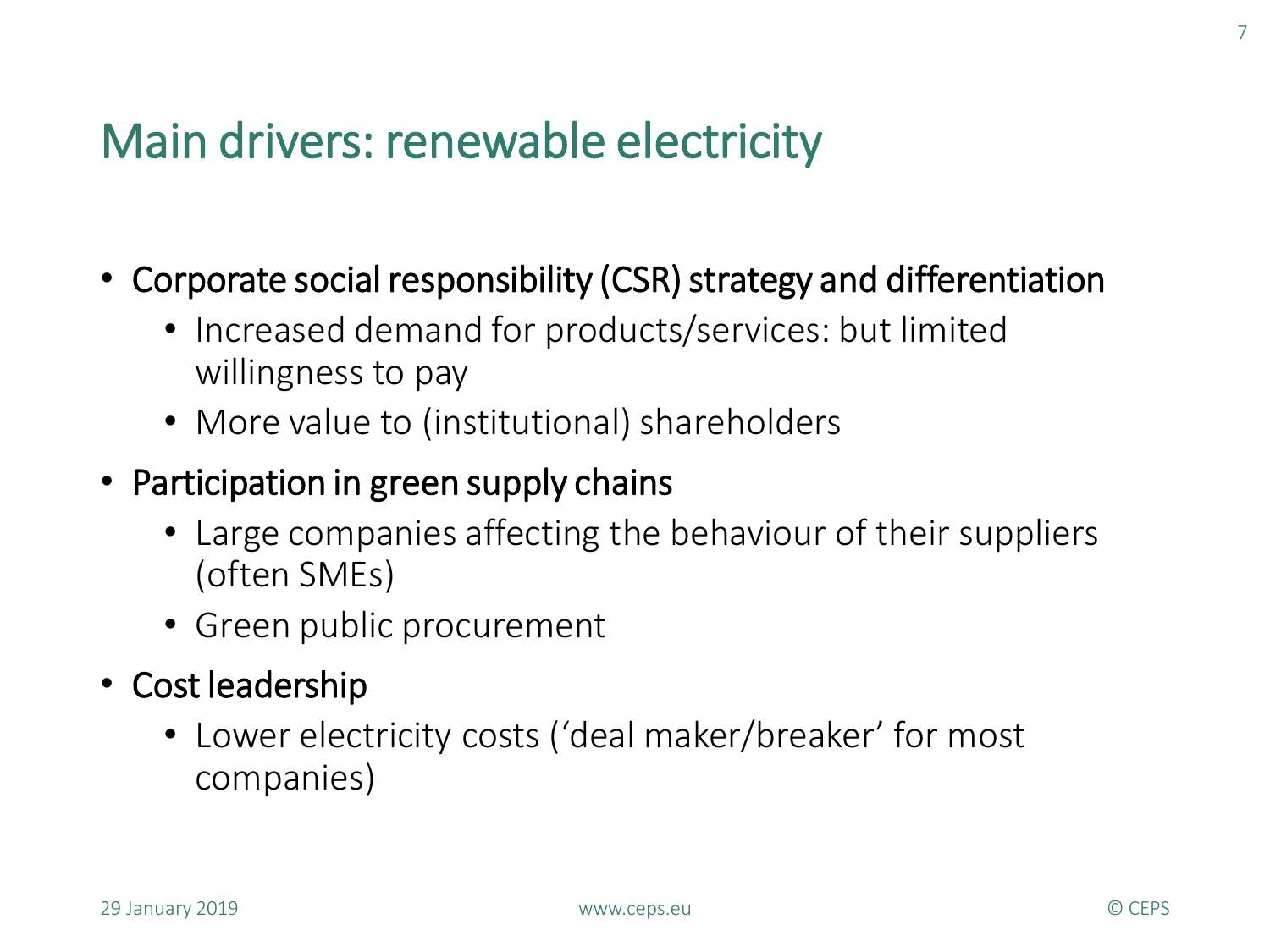#### Specific drivers: self-generation

- Corporate social responsibility
	- Visible link between the company's premises and the renewable power plant
	- Additionality
- Cost leadership
	- Generation costs lower than grid electricity price
	- Savings on taxes and other non-energy components of the electricity price
- Resilience
	- Stability of electricity costs (at least for part of the total electricity demand)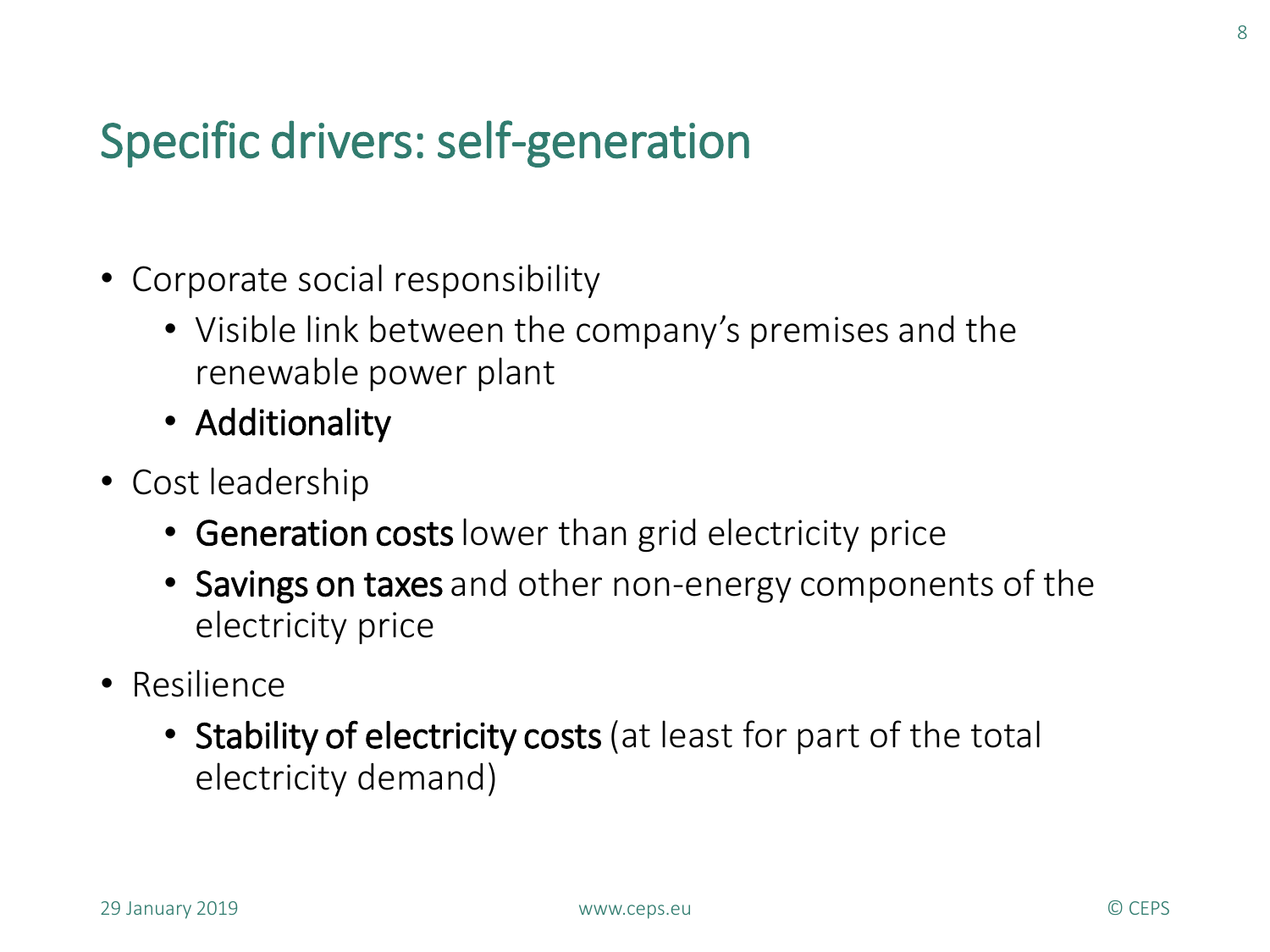#### Specific drivers: RE PPA

- Corporate social responsibility
	- Additionality (new installations that are not subsidised)
	- GOs important for companies focusing on CSR
- Cost leadership
	- Electricity prices lower than grid electricity prices
		- Generators may accept relatively lower prices in exchange for long-term revenue streams
		- Electricity from large-scale (cost-effective) renewable projects (multiple buyers are allowed)
	- No up-front investments costs
	- Limited investment risk
- Resilience
	- Stability of electricity prices (but balancing required)
	- Meeting a large share of the off-taker's electricity demand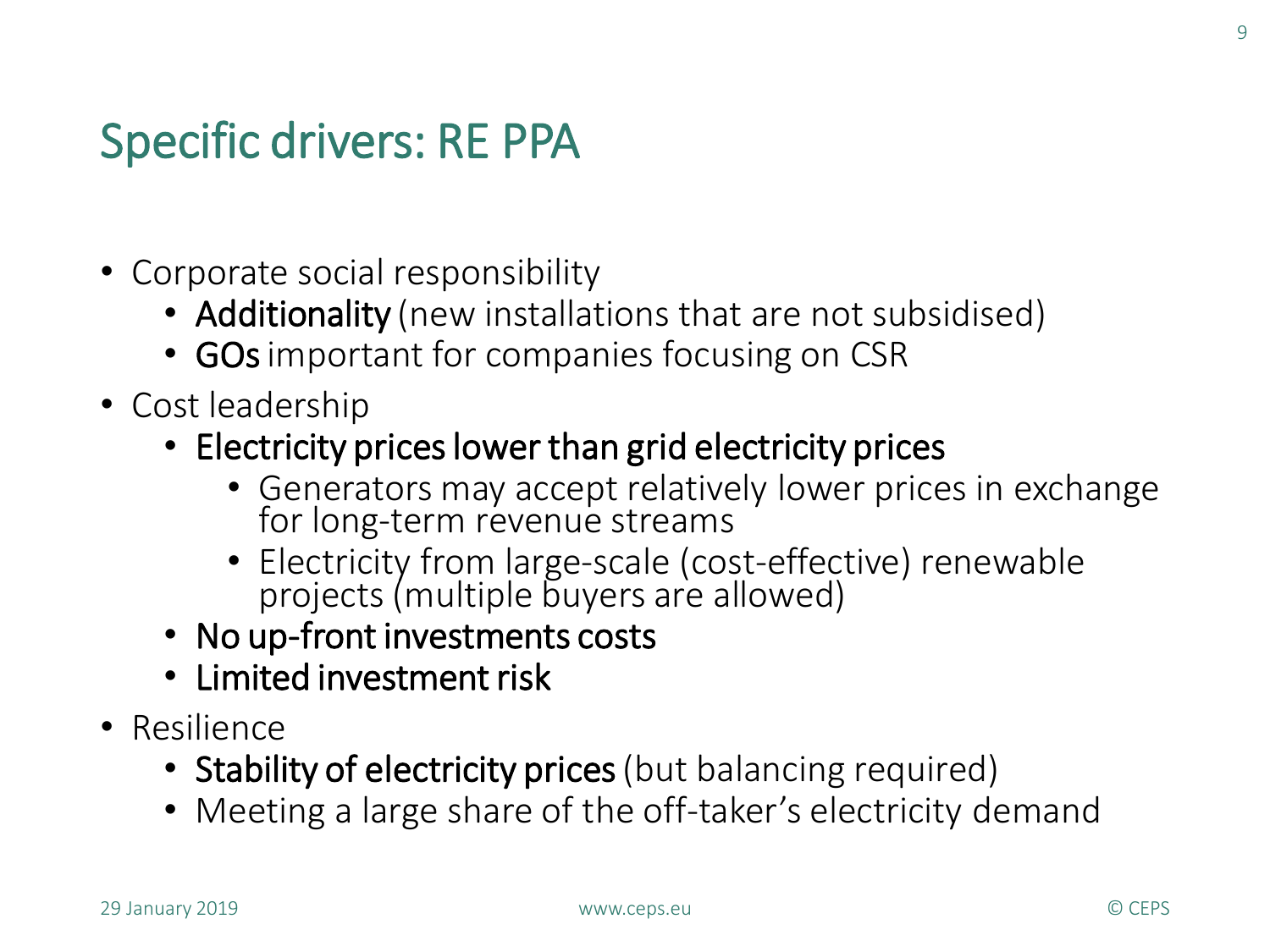#### Specific drivers: Unbundled GOs and green energy offers

- Corporate social responsibility
	- Premium green energy offers
		- Trust in the supplier (to avoid 'greenwashing' and ensure the continuity of supply)
	- GOs contain plenty of information on the underlying renewable electricity
- Cost leadership
	- Short-term commitment
	- No up-front investments costs and no investment risk
	- Compatibility with large renewable projects with economies of scale
	- Flexible and easy to source (but brokers may be required for unbundled GOs)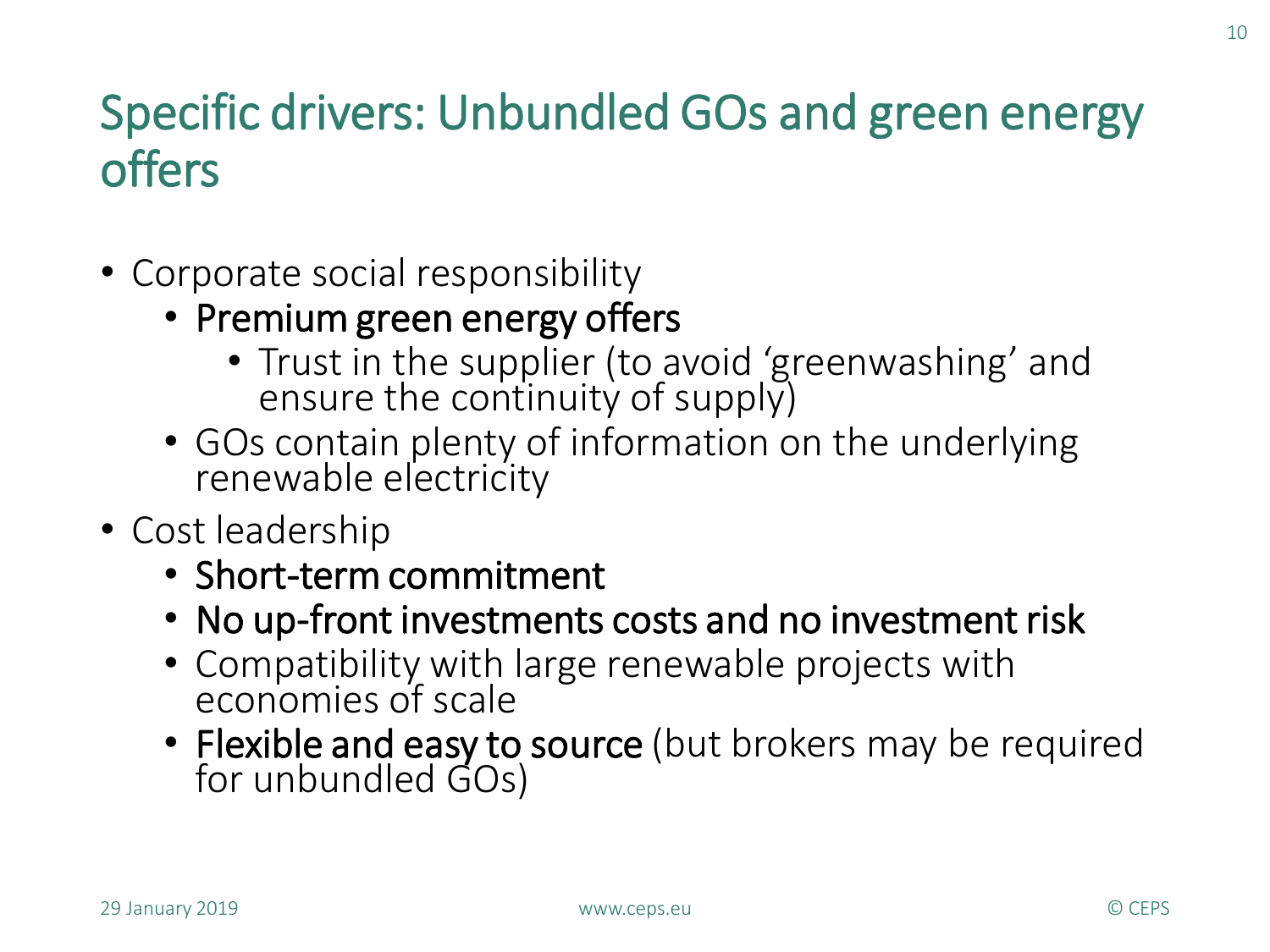## Corporate sourcing of renewable electricity: main barriers

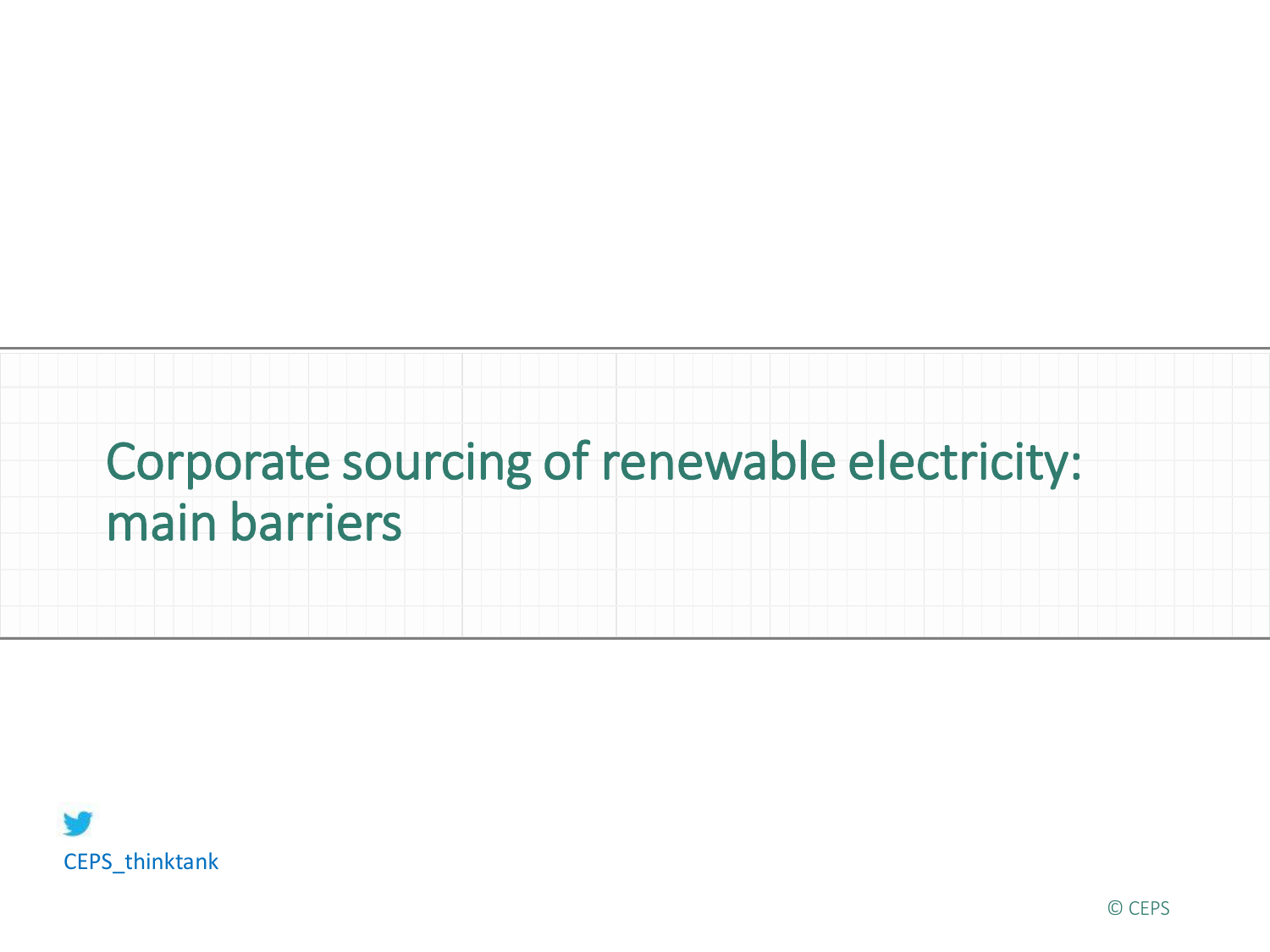#### Main barriers: renewable electricity

- Policy uncertainty
	- Changes in regulated components of the electricity price
- Regulatory barriers
	- Rules change too fast and are quite different across Member States
	- Compensation for indirect EU ETS costs in Germany
- Perceived barriers (mostly by companies that are currently not sourcing renewable electricity)
	- Electricity costs/prices higher than grid electricity prices
	- Fluctuating nature of renewable electricity (e.g. wind and solar)
- Cultural barriers
	- Company preferring investments with higher returns
	- Limited awerenss about available options and impacts on competitiveness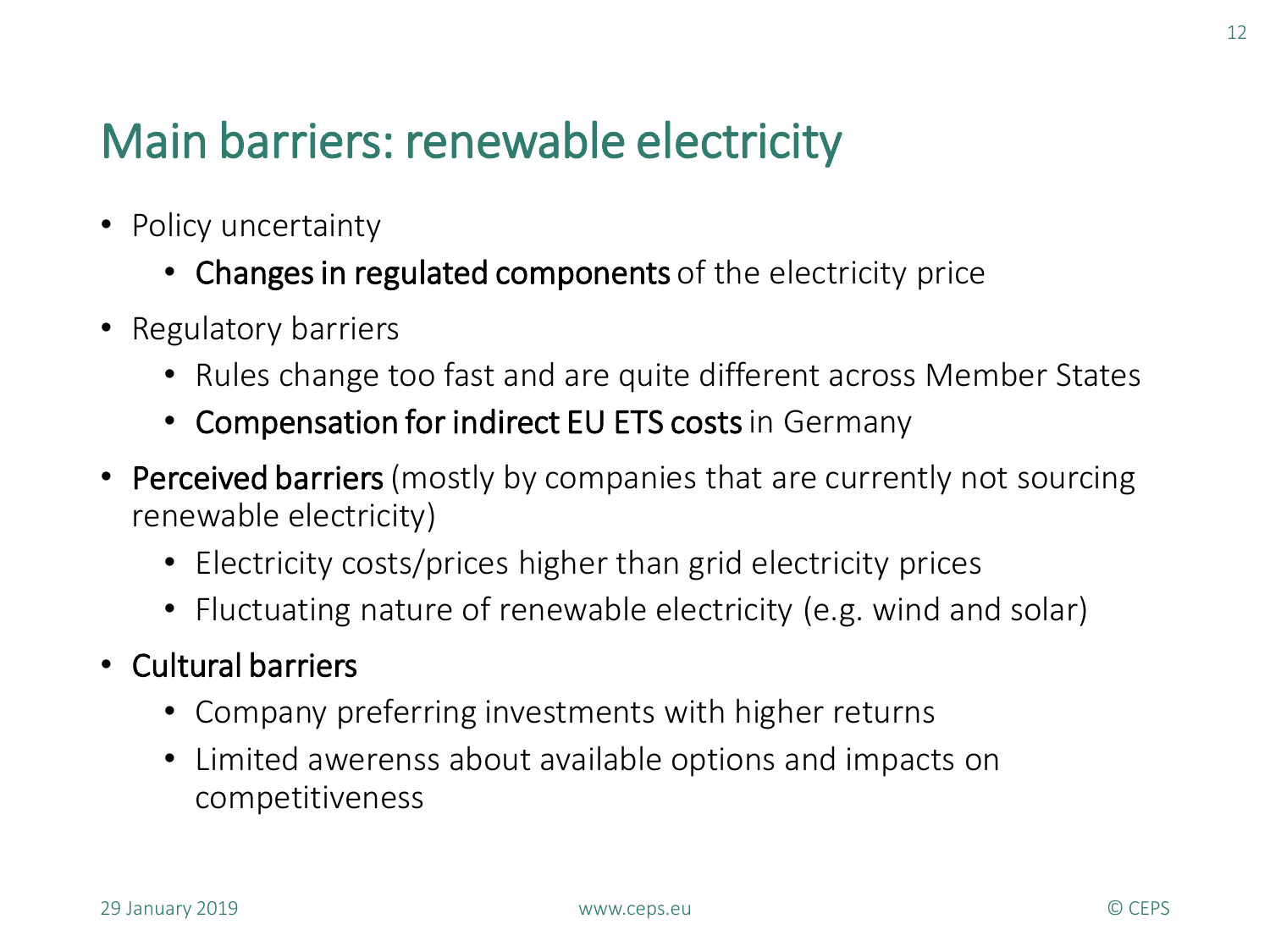### Specific barriers: self-generation

- Regulatory barriers
	- Member State-specific (land use and zoning rules, environmental permits, building codes, authorisation process)
- Risks stemming from regulatory uncertainty
	- Unclear legal provisions (national rules)
	- Changes in support schemes
	- Changes in taxation on self-consumption
- Inadequate return on investment (financial barriers)
	- Long pay-back period and high grid interconnection costs
- Limited generation capacity due to limited space available on-site
	- Private wires not allowed, tax on off-site generation
	- Need to rely on grid electricity (higher price due to lower consumption)
- Variability/fluctuating nature
	- Need to rely on grid electricity (higher price due to lower consumption)
- Limited awareness by SMEs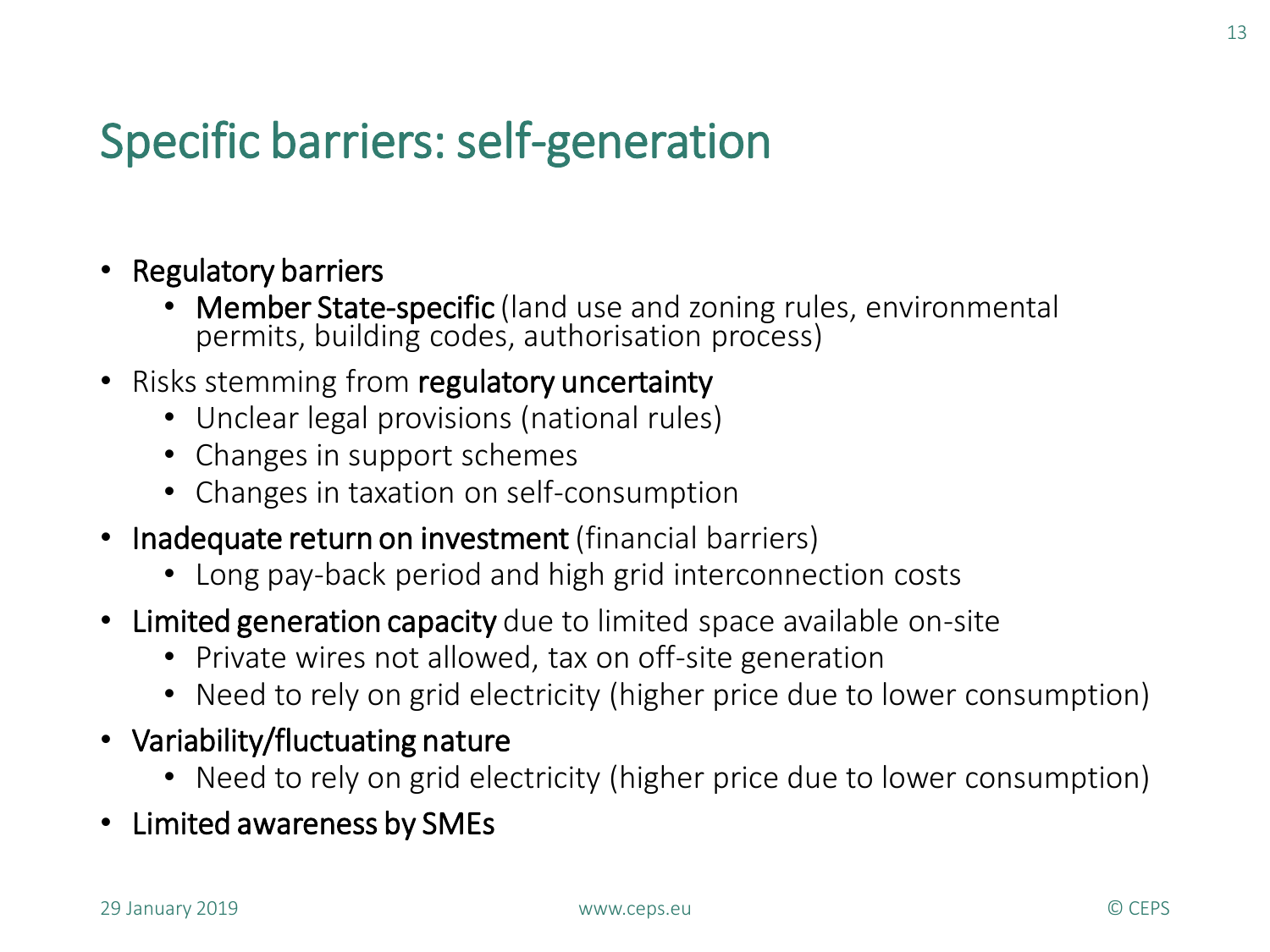#### Specific barriers: RE PPA

#### • Regulatory barriers

- Barriers to direct contracting between generators and buyers
- Barriers to sign contracts with more than one generator/supplier
- Barriers to transfer GOs to off-takers
- Long contract duration and uncertainty of future electricity price development
- Creditworthiness standards and/or bank guarantees (financial barriers)

#### • Generous public support schemes

- Electricity prices higher than grid electricity prices
	- Barrier mostly perceived by companies that have not signed a RE PPA
	- Focus on wholesale electricity prices rather than generation costs
- Variability of renewable electricity and **balancing costs** 
	- Lack long-term hedging products required
- Limited awareness and interest (especially for SMEs)
	- High transaction costs and small electricity demand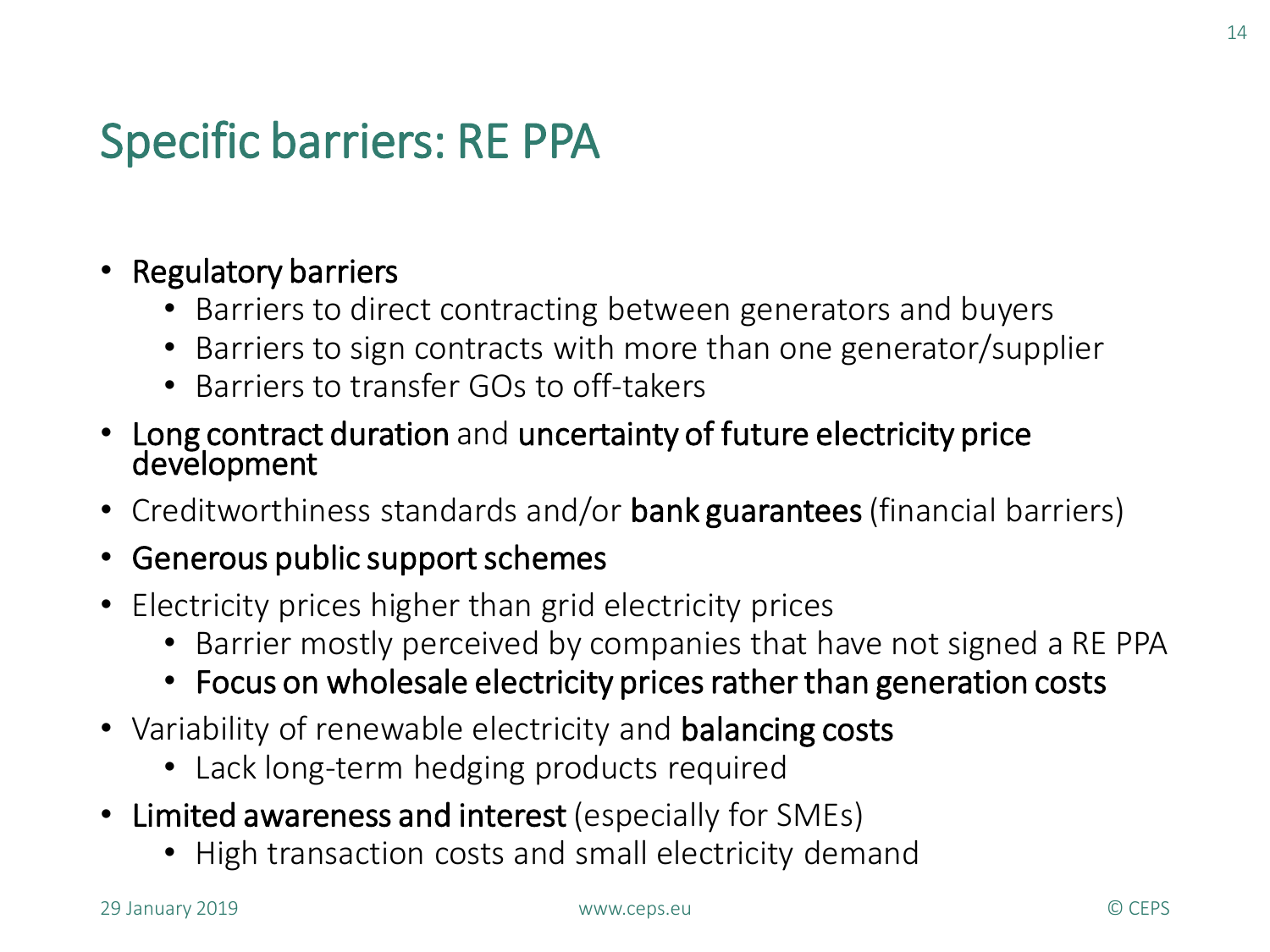#### Specific barriers: Unbundled GOs and green energy offers

- Electricity costs higher than 'standard' grid electricity prices
	- GO price on top of electricity price
- No price hedging
	- More variability due to GO price
- Lack of trust (greenwashing and limited additionality)
	- GOs from subsidised projects or legacy investments in hydropower
	- No premium offers
- Unbundled GOs
	- Limits for consumers to buy and cancel GOs
	- Unbundled GOs are not so easy to source
		- OTC, illiquid market
	- Inadequate framework to manage GOs
		- Limited trade for non EECS members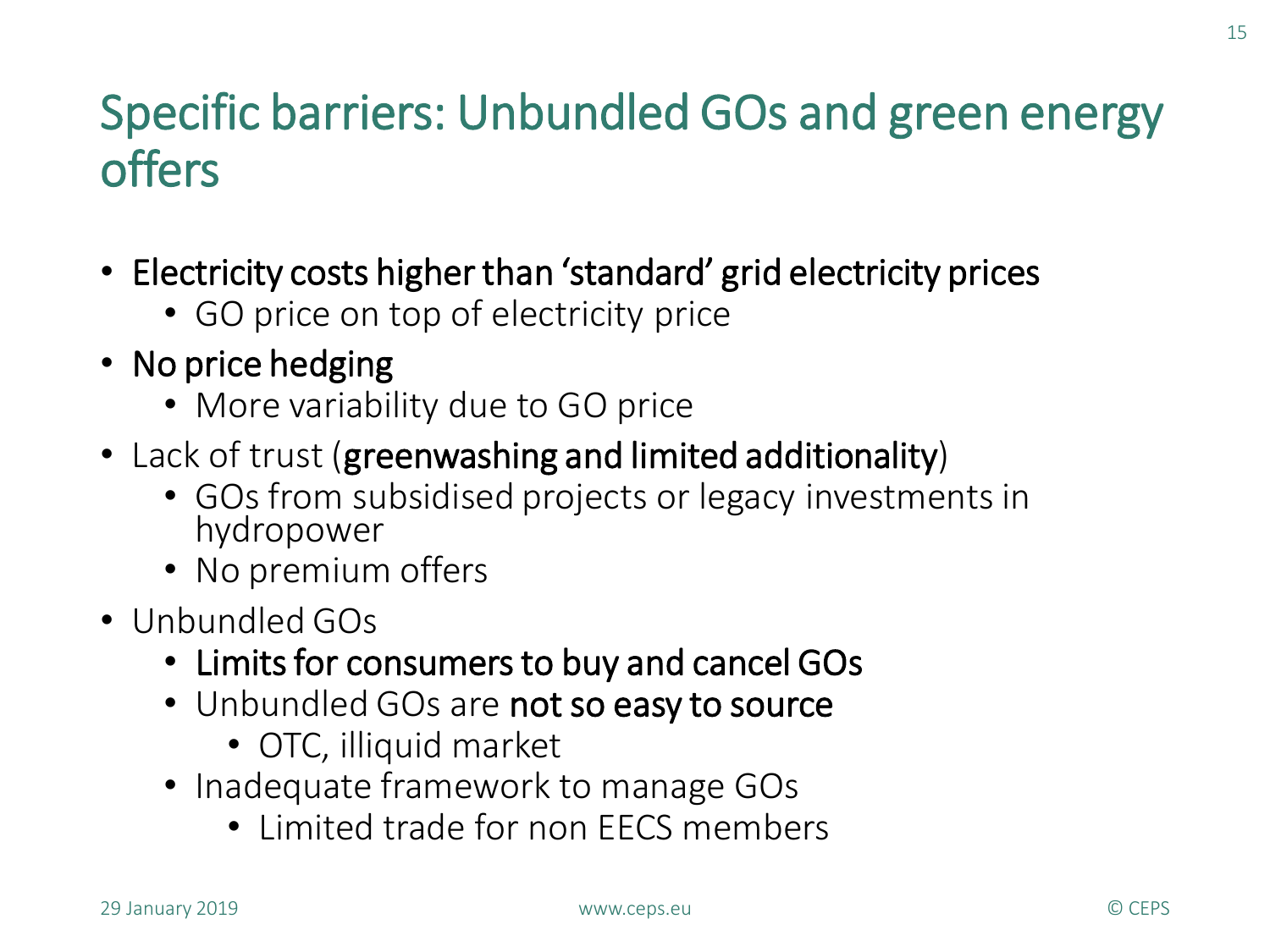# Preliminary policy recommendations

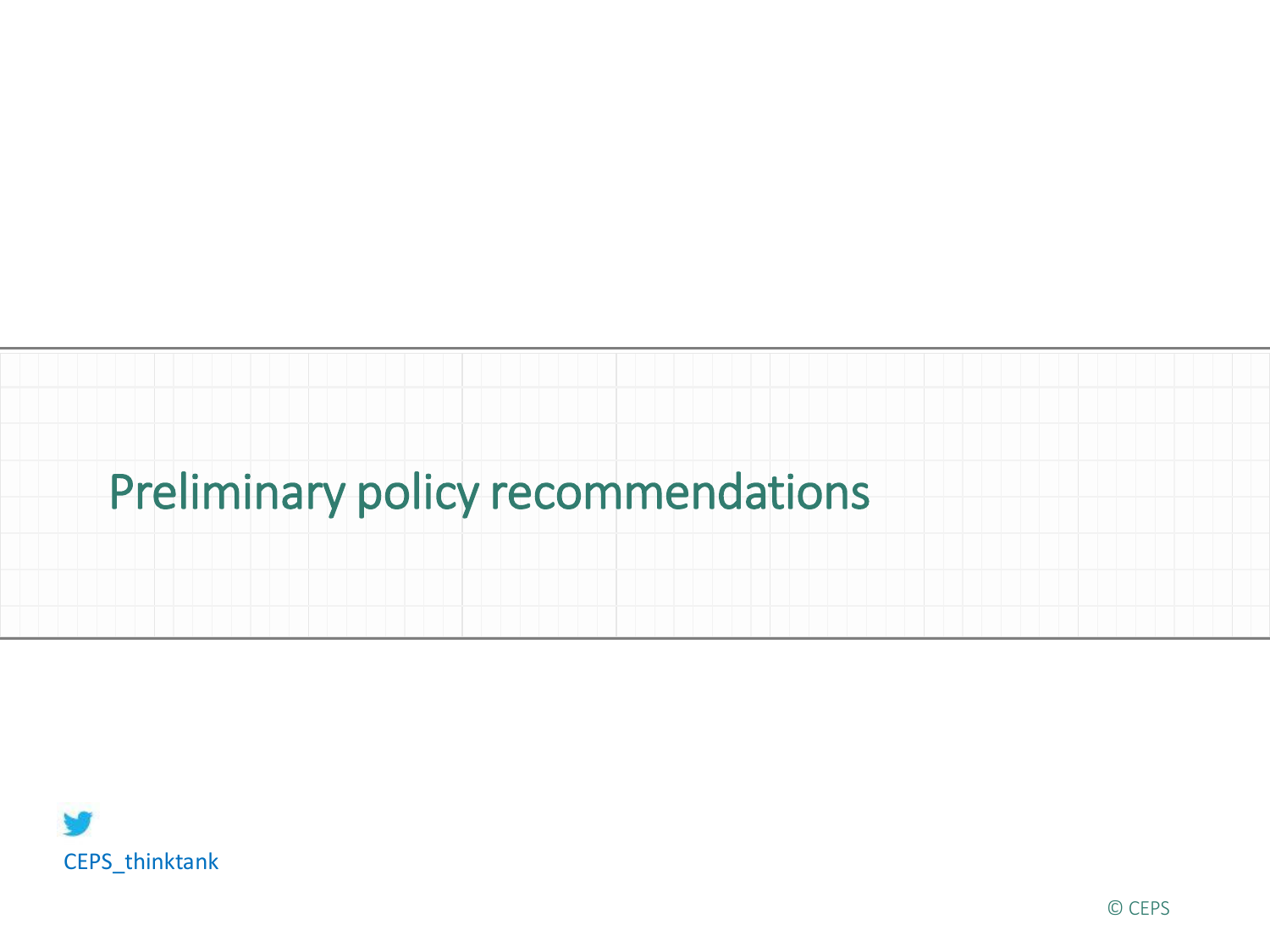#### Fostering corporate investments in RE technologies

- Investment support for self-generation/self-consumption in the form of grants, subsidised loans or tax deductions/credits
	- Lower payback period, higher returns
- Energy taxation supporting self-consumption
- One-stop-shop to authorise renewable installations
	- Lower transaction costs, increase time certainty
- Allowing for **private wires** for near-site renewable installations
- Supporting research and innovation projects in RE technologies (less mature technologies)
	- Lower generation costs and investment costs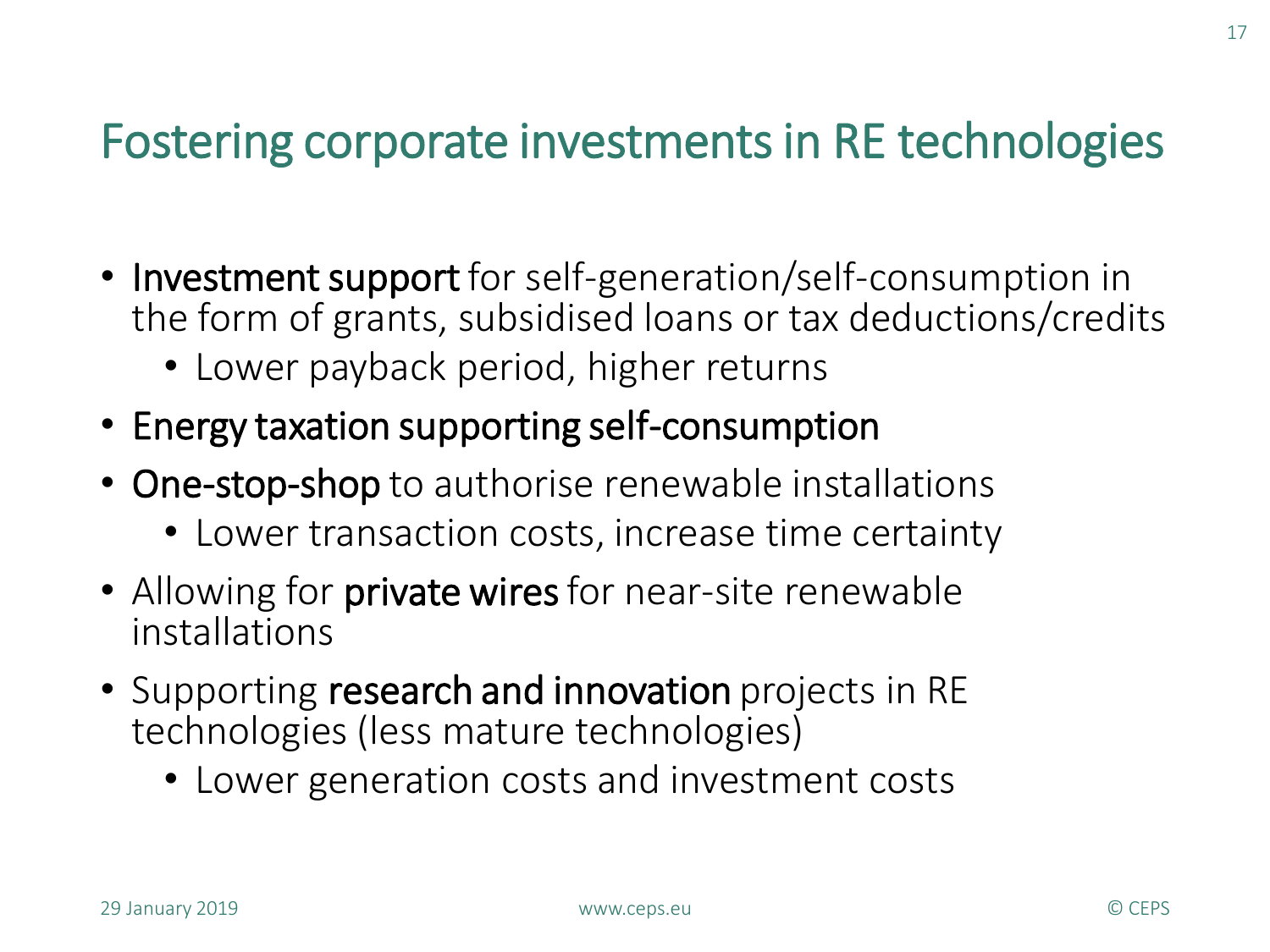### Fostering corporate demand for green energy

- Tax credits or exemptions from (some) energy taxes for purchased renewable electricity
	- Lower green energy costs
- Mitigating price risk and uncertainty about future electricity prices
	- Long term guidance for regulated components of the electricity price
	- Compensation for indirect EU ETS costs and RES levies
- Reconsidering the exclusion from ETS compensation schemes of electricity-intensive companies wishing to source renewable electricity
- Introducing competitive, market-based auction mechanisms for support schemes
- Providing public supported guarantees for RE PPAs
	- Lower costs for long-term bank guarantees required to sign PPA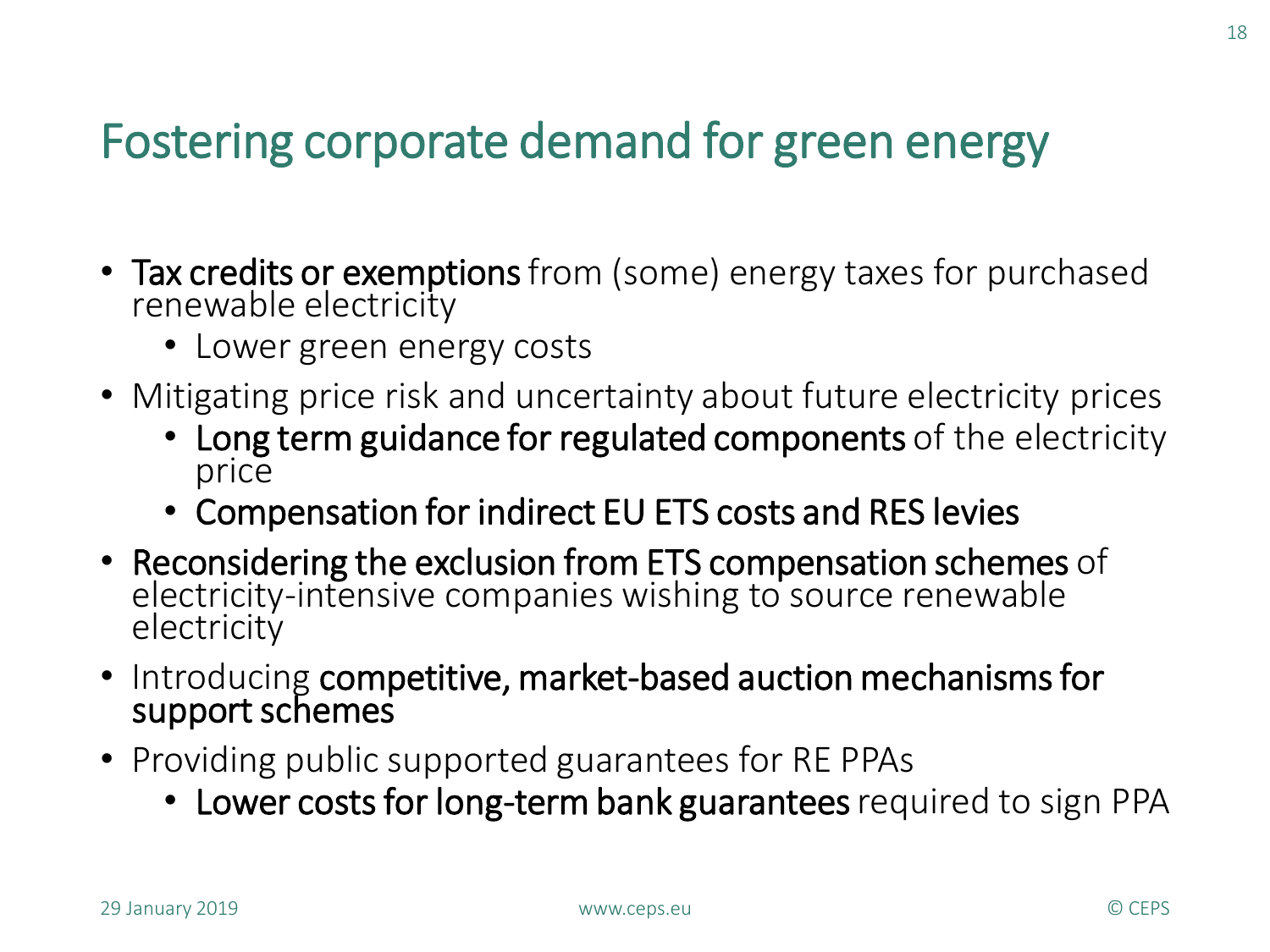#### Fostering corporate demand for green energy

- Encouraging cross-border PPAs
	- Coordinating the development of cross-border transmission infrastructure and opening up existing networks to increased transmission capacity allocation
- Ensuring that generators and off-takers can contract directly with each other and that off-takers can have multiple supply contracts
- Facilitating the transfer of GOs to off-takers
- Increasing trust in GOs and green energy offers
- Removing 'perceived' barriers
	- Raising awareness of the available options and positive impacts on competitiveness
	- Removing ambiguities in the interpretation of rules affecting corporate sourcing of renewables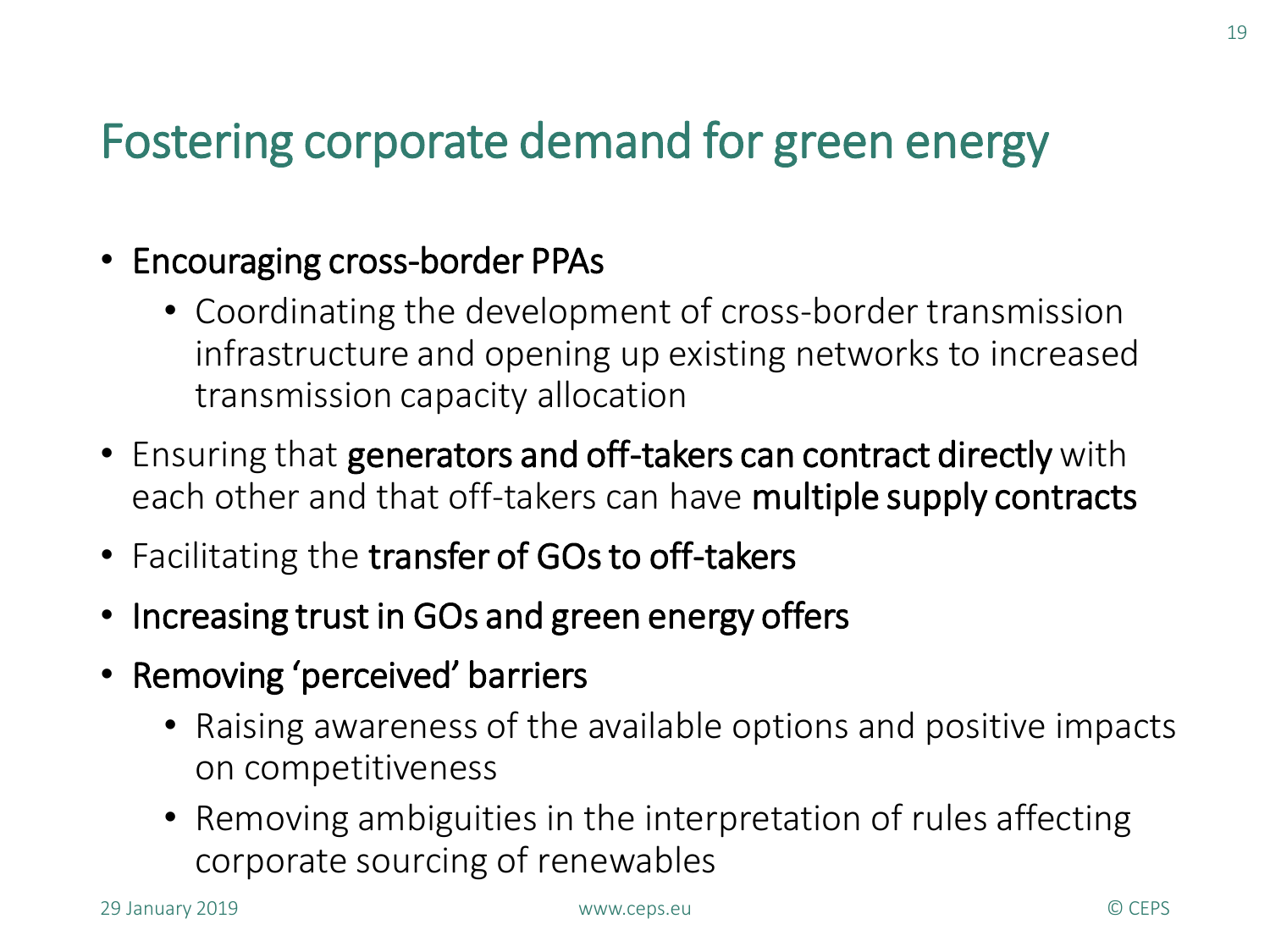### Fostering demand for green consumer goods/services

- Raising awareness among consumers on the societal benefits of green energy
	- Higher willingness to pay a premium price for green products
	- Creation of new green supply chains
- Incentivising green consumption via e.g. support schemes, tax discounts/deductions
- Fostering green public procurement